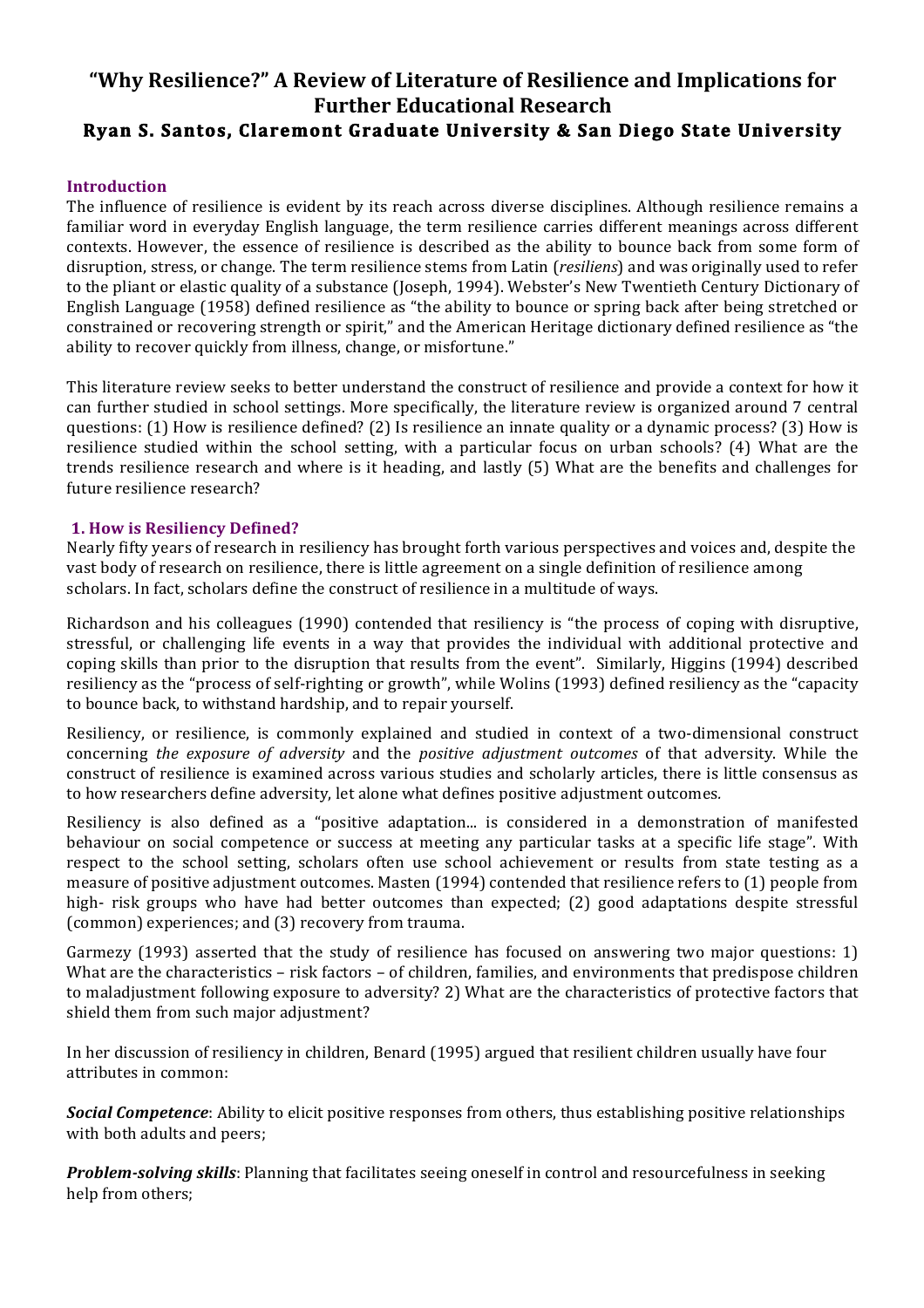*Autonomy:* A sense of one's own identity and an ability to act independently and exert some control over one's environment; and 

*A* sense of purpose and future: Goals, educational aspirations, persistence, hopefulness, and a sense of a bright future.

Werner and Smith (1992) explained how resilience has come to describe a person having a good track record of positive adaptation in the face of stress or disruptive change. Their longitudinal studies found that a high percentage of children from an "at risk" background needing intervention still became healthy, competent adults. They purported that a resilient child is one "who loves well, works well, plays well, and expects well".

Debate as to whether or not resilience is an innate quality or dynamic process is evident in the literature. Masten (1994) asserted that resilience must be understood as a process. He explained that resilience must be viewed as an interplay between certain characteristics of the individual and the broader environment, a balance between stress and the ability to cope, and a dynamic and developmental process that is important at life transition

# **Is Resilience an Innate Quality or a Dynamic Process?**

During early waves of resilience research, researchers tended to regard and label individuals who transcended their adverse circumstances as "hardy," "invulnerable," or "invincible". Such labels implied that these individuals were in possession of a rare and remarkable set of qualities that enabled them to rebound from whatever adversity came their way – almost as if these fortunate individuals possessed a sort of magical force field that protected them form all harm.

Increasingly, however, researchers have arrived at the consensus that resilience is not some remarkable, innate quality but rather a developmental process. Masten (2001) referred to the resilience process as "ordinary magic," simply because a majority of individuals who undergo serious adversity "remarkably" manage to achieve normative developmental outcomes.

Research in resiliency concludes that each person has an innate capacity for resiliency, a self-righting tendency that operates best when people have resiliency-building conditions in their lives. It is grounded in the belief that all humans possess an inborn developmental wisdom and seeks to better contextualize how teachers can to tap this wisdom. In her book, Fostering Resiliency in Children, Bonnie Benard (1995) claimed: We are all born with an innate capacity for resilience, by which we are able to develop social *competence, problem-solving skills, a critical consciousness, autonomy, and a sense of purpose.* 

Researchers increasingly view resilience not as a fixed attribute but as an alterable set of processes that can be fostered and cultivated. Researchers emphasize the interactive processes – between the individual and environment and between risk and protective factors – as the crucial underpinnings of developing resilience.

Garmezy's (1991) triadic model of resilience provided a widely accepted framework for understanding the resilience process. Multiple scholars use this framework to study resilience. The triadic model described the dynamic interactions among risk and protective factors on three levels (individual, family, and environmental). The model also emphasized that resilience is a process that empowers individuals to shape their environment and to be shaped by it in turn.

Implicit in the concept of resilience as a dynamic process is the understanding that resilience can grow or decline over time depending on the interactions taking place between an individual and their environment and between risk and protective factors in an individual's life. Therefore, an individual may be resilient at certain times - and not at others - depending upon the circumstances and relative strength of protective factors compared to risk factors at the given moment.

Pushing scholars to look beyond the individual level of resilience, Seccombe (2002) asserted that: *the widely held* view of resilience as an individual disposition, family trait, or community phenomenon is *insufficient...resiliency cannot be understood or improved in significant ways by merely focusing on these individual-level factors. Instead careful attention must be paid to structural deficiencies in our society and to be*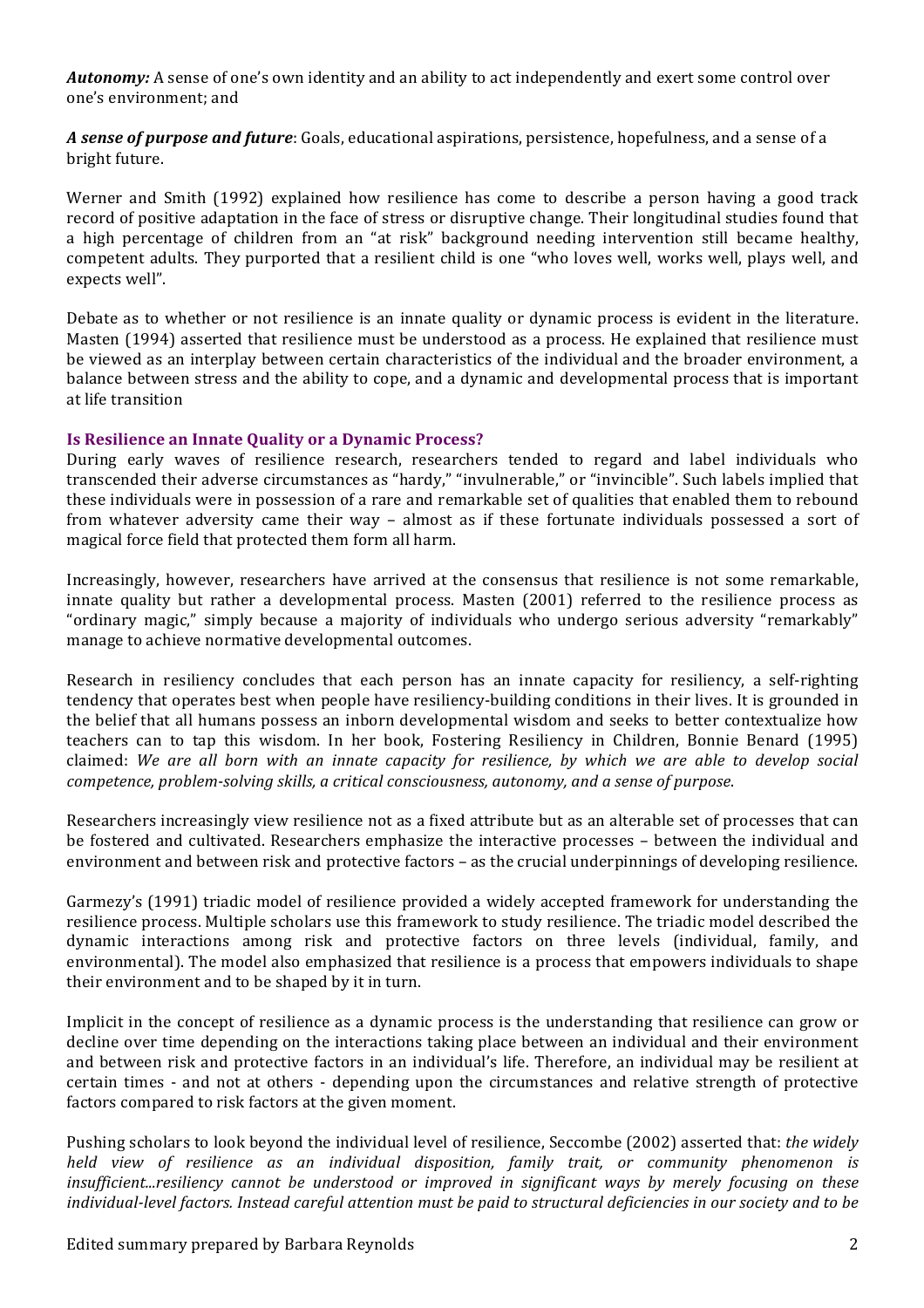social policies that families need in order to become stronger, more competent, and better functioning in *adverse situations*. 

# **Resilience in Schools**

Schools continue to function as one of the most powerful spaces to capitalize on the resilience of students. Research on resiliency in schools points to the fact that despite barriers to learning "at-risk" students still demonstrated levels of success. Similarly, Krovetz (1999) explained that "RT [Resiliency Theory] is based on defining protective factors within the family, school, and community that exist for the successful child or adolescent – the resilient child or adolescent – that are missing from the family, school, and community of the child or adolescent who later needs intervention.

# **Caring and Supportive Environments**

Arguably, the most frequently cited protective factor evident in resilience research in schools is a caring and supportive school environment. The influence and importance caring and supportive school environments as protective factors persists throughout the literature. Henderson and Milstein (1996) stated that, "more than any other way, schools build resiliency in students through creating an environment of caring personal relationships". Echoing these words, additional researchers concurred that a caring and support ethos (across a child's family, community and school) is the most critical variable throughout childhood and even adolescence. 

The presence of caring and supportive relationships creates the proper foundation for trust. As identified by Erikson (1963), trusting relationships serve as the base for healthy future development. Specifically within the school setting, Werner and Smith's study (1988) reminded us of the role that a teacher can play in creating caring learning environments that are critical in fostering resilience. Coburn and Nelson (1989) found the positive role models in the lives of resilient children were favourite educators who took deep interest in them. Students reported that these educators went beyond the traditional roles of teachers by serving as positive role models and individuals whom they could trust and demonstrated deep care. They explained that educator-student relationships are often characterized by "trust (adults keeping promises, confidentiality), attention (listening), empathy (demonstrating understanding), availability (spending time with youth), respect (involving youth in decision making), and virtue (good role modelling).

## **High Expectations**

In addition to providing a culture of care and support, an ethos of high expectations also serves as a protective factor for resilient students. Schools that create a culture of high expectations for all students experience greater rates of academic success. As mentioned earlier in, Rutter's (1979) found that school environments could act as an important protective factor that buffer children against the adverse effects of stress. More specifically, Rutter concluded that schools focusing on academics, clear expectations and rules, and high levels of student involvement experienced higher rates of attendance and academic attainments and lower rates of delinquency and behavioural disturbances. Rutter's study revealed that behavioural disturbances decreased over time in schools possessing a culture of high expectations and increased in schools that did not foster similar learning environments. Rutter's work (1979) continues to serve as an anchor for subsequent work in the area of resiliency research in schools.

In a more recent study examining over 700 high-performing, high-need schools, Barley and her colleagues (2007) concluded that academically successful schools cultivated a culture of high expectations. Researchers indentified 739 high-performing and 738 low-performing schools consisting of 50 percent or more students who receive free or reduced lunch. Survey data collected from participating teachers from these schools revealed that, "what appears to distinguish high-performing schools from low-performing ones is less the tangible aspects or technical processes of schooling, and more the intangible and sometimes elusive aspects, such as a school's mission, culture, and it's teachers' and students' attitudes and beliefs". High expectations in schools encourage and remind students that they are capable of achieving beyond their own belief. These messages convey the point that all students can succeed.

## **Meaningful Participation**

Successful schools that foster resilience also recognize the value of creating meaningful opportunities for students. Katz (1997) contended that providing bountiful and meaningful opportunities for students is essential in emboldening resilience in children. These opportunities often provide children solace from toxic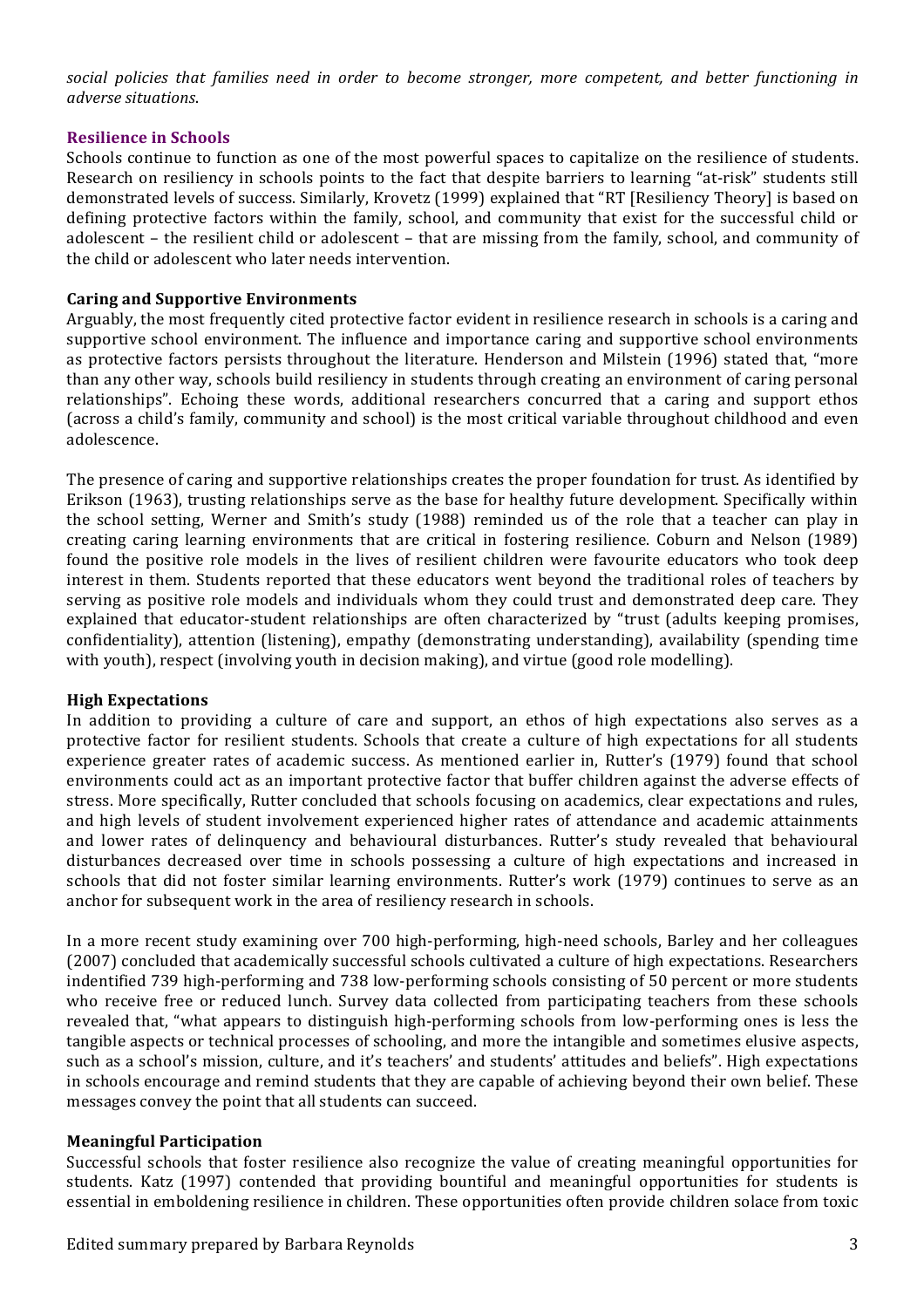or hostile environments. Perhaps more importantly, such opportunities often provide children to believe and dream in an environment that is both safe and stable.

Similarly, Benard (1995) explained that, "providing youth with opportunities for meaningful involvement and responsibility with the school setting is a natural outcome for schools that have high expectations. "Participation, like caring and respect, is a fundamental need." Scholars acknowledge a fundamental need to participate and remind us that students must not be viewed as empty vessels that we fill with knowledge. Schools are better situated to foster resilience through the use of cooperative learning strategies and opportunities to participate in school governance, service-learning projects (Brooks, 2006).

Resilience research is especially applicable to schools because they directly tackle the achievement gaps that can characterize children who grow up under conditions of poverty or social disadvantage (Condly, 2006). As indicated in the previous section, the impacts of these conditions, however, are off set by the presence of multiple protective factors. More specifically, caring and supportive relationships, an ethos of high expectations, and opportunities for cooperative learning serve as critical protective factors (Benard, 1995).

The following section of the review focuses on research illuminating the impact of resilience in urban school settings. 

# **Resilience in Urban Schools**

Although theory suggests that resilience can be fostered through relationships, cultivating a community with high expectations, and opportunities for participation in schools, there continues to be a paucity of studies examining resiliency within the school setting. Of these existing studies, the vast majority of research examining resilience in schools has focused on comparing resilient and non-resilient students (Reyes & Jason, 1993).

In a study comparing 133 resilient and 81 non-resilient Mexican American high school students, Gonzalez and Padilla (1997) found that resilient students reported significantly higher perceptions of family and peer support, teacher feedback, positive connections to school, value placed on school, and peer belonging. Using academic grades as an indicator for academic resilience, researchers found that the sole significant predictor of educational resilience was a student's sense of belonging in school.

While studying a cohort of tenth grade Mexican-American students, Alva (1991) studied factors contributing to academic resilience among students with similar socioeconomic backgrounds. Alva found that academically resilient students were more likely to report a greater connection to schools via networks with teachers and peers alike. Moreover, this study demonstrated that academically resilient students generally reported a more positive view of their intellectual abilities and expressed a greater sense of responsibility for their academic future. More specifically, resilient students were more likely to "(a) feel encouraged and prepared to go to college, (b) enjoy coming to school and being involved in high school activities,  $(c)$ experience fewer conflicts and intergroup relations with other students, and (d) experience fewer family conflicts and difficulties". Alva deemed that students who fit these criteria were academically invulnerable.

In a study comparing motivational levels of 60 resilient and 60 non-resilient middle school Latino students across 5 middle schools within a culturally diverse school district, Waxman, Huang, and Padrón (1997) found that there was no significant difference when comparing whether a student spoke English prior to starting school. Utilizing a stratified research design, researchers found that 67% of non-resilient students spoke a different language than English prior to attending school, while 76% of their more resilient peers also reported speaking a language other than English prior to schooling. Results did however reveal significant differences between these groups when comparing other factors. Resilient students spent significantly more time on additional reading, more time completing mathematics homework, and were less likely to report absenteeism or tardiness when compared with their counterparts. Lastly, Waxman and colleagues reported that resilient students had significantly higher perceptions of Involvement, Satisfaction, Academic Self-Concept, and Achievement Motivation than non resilient students".

Padrón, Waxman, Brown, and Powers (2002) asserted that "some English language learners (ELLs) do well in school despite coming from school and home environments that present many obstacles for learning." Researchers explained that research that is conducted from an educational resilience context allows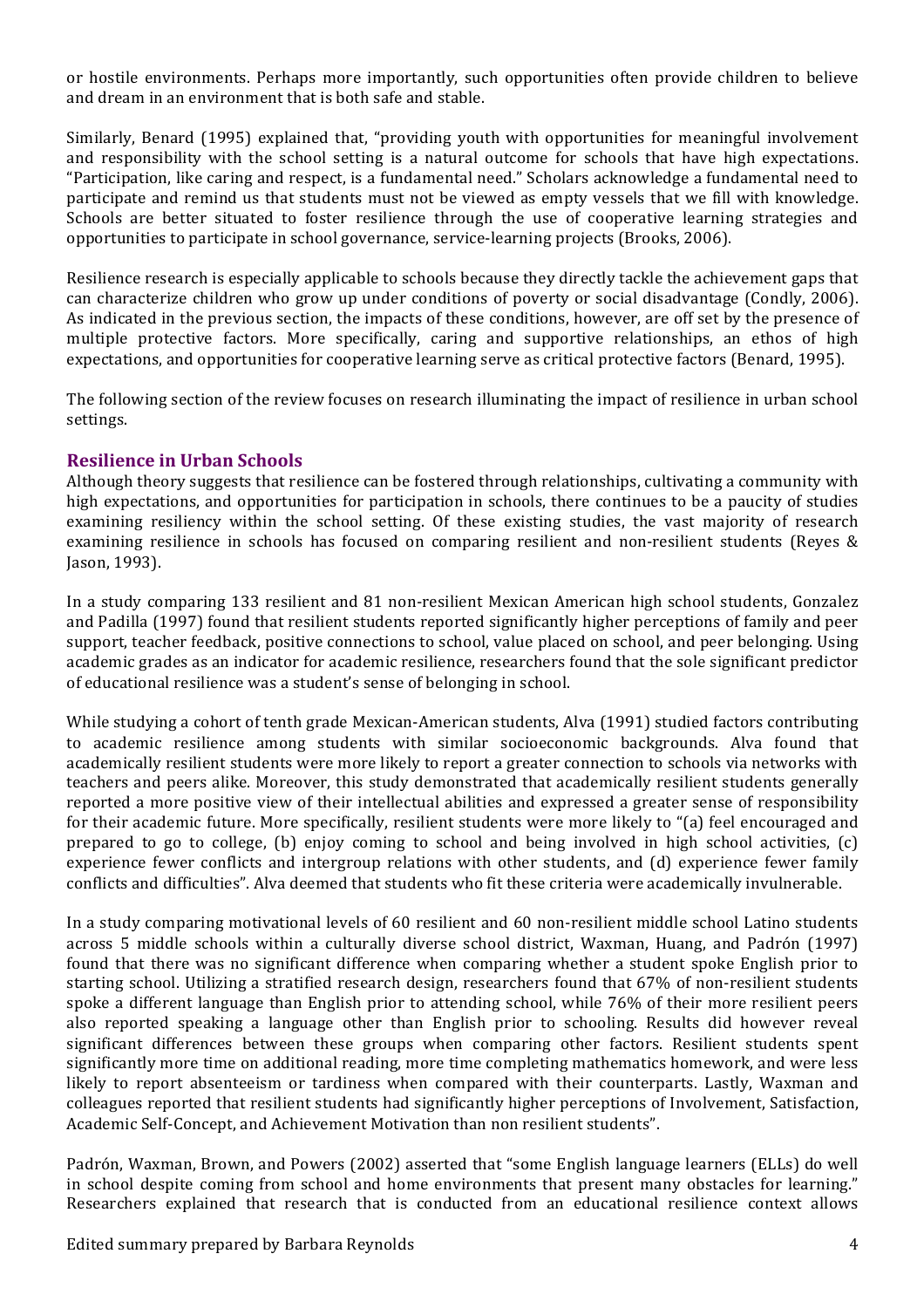researchers to focus on the predictors for academic success, rather than on academic failure, for English language learners. Furthermore, they stated that when research focuses on the resilience of English language learners it "enables us to specifically identify those 'alterable' factors that distinguish successful from less successful students". The body of research that focuses on resilience in English language learners asserts that students can achieve academic success if educators focus on factors that are factors that they can change.

Building up their research, these researchers employed one of the few experimental studies focusing on resilience in school settings. In 2002, Padrón and colleagues designed, implemented, and tested the Pedagogy for Improving Resiliency Program (PIRP), a program created to embolden resilience for English language learners. Set in an urban elementary school, results from this year long study of six forth and fifth grade classrooms revealed that students in treatment classrooms expressed more positive classroom learning environments and held significantly higher gains in reading assessments. Data also demonstrated classroom teachers who received the PIRP intervention provided more explanations to students, allocated more time for student responses, and encouraged student success.

In one of the most recent studies of resilience in schools Kanevsky and colleagues (2012) examined the impact of museum-based intervention (School in the Park) designed to promote the resilience of third and fourth grade students at an inner-city school. Over the course of two years, researchers compared the academic resilience and personal development of students participating in the study with those who did not. School in the Park reinforces and supplements school-based instruction with specialized learning opportunities uniquely available in the museums and zoos at San Diego's Balboa Park...where core curriculum is embedded in art, science, and cultural setting provided by Balboa Park. While participation groups reported higher levels of academic resilience, both participants and nonparticipants reported similar levels of character, self-efficacy, and attitudes towards school. The only differences evident between both groups occurred when examining students' reported academic self-concepts.

Esquivel, Doll and Oades-Sese (2011) reminded us that effective schools, according to research in resilience, "minimize the risk and adversity to their students to the maximum degree possible, maximize protective factors available to their students through whatever means, and take whatever means and steps necessary to intervene early and boldly when students show early evidence of social or emotional disturbances or disorders". 

While the previously mentioned studies offer insight into how resilience can be facilitated within school settings, Doll and her colleagues (2011) claimed that "resilience perspectives should not be overgeneralized to schools...because risk and resilience wax and wane over time and daily decisions about students' needs for support must be flexible and responsive to these changes". The significance of resilience models for school practice, however, is due principally to the construct of protective factors. Esquivel and Doll (2011) stated: *Schools* that fail at providing high-quality educational opportunities to underprivileged youth contribute to the *adversity* experienced by their students. Alternatively, many schools are sites of high-quality opportunities to *interact* with positive adult models and supportive peers, and school routines and practices can foster essential student abilities to maintain effective relationships, establish and work towards ambitious personal goals, self*regulate personal activities and behaviours, and manage emotions.* 

As indicated previously, the vast majority of research examining resilience in schools has focused on the comparison of both resilient and non-resilient students. More specifically, these studies have employed descriptive, causal-comparative, or correlational research. Masten and Coatsworth (1998) provided insight into the challenges of school-based resiliency: *Efforts to understand resilience have made it clear that children typically have multiple risk factors and multiple resources contributing to their lives...Thus, it is unlikely that a* 'magic bullet' for prevention or intervention will be found. Intervention models emerging from this realization describe cumulative protection efforts to address cumulative risk processes.

# **New Frontiers of Resilience Research**

Richardson (2002) explained that a new wave of research has begun to integrate personal and environmental components of resilience by examining resilience more holistically and postured in an interdisciplinary manner. Accordingly, resilience is now being studied psychologically, biologically, and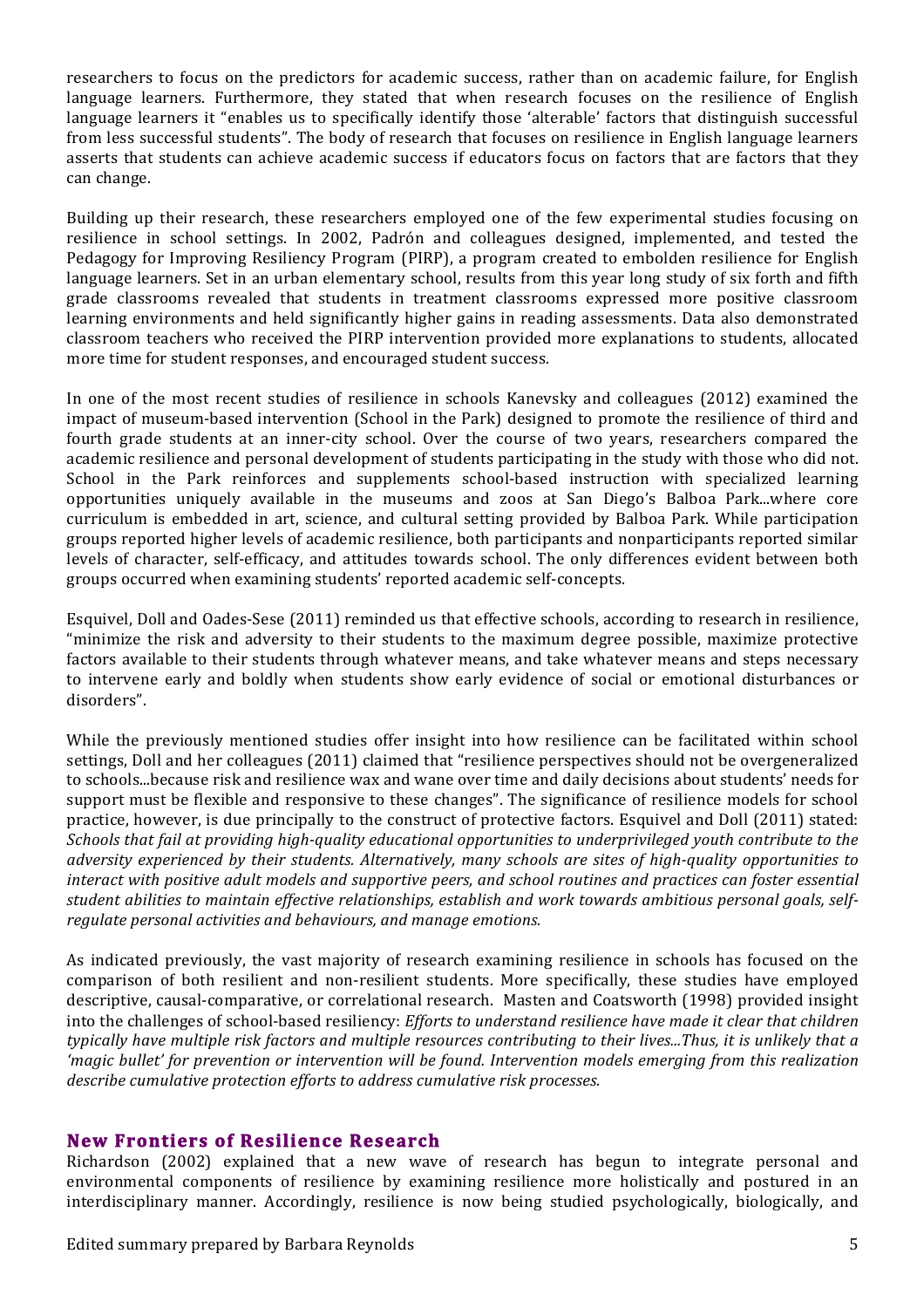socially and involves an interaction of individual and environmental characteristics. Leckman and Mayes (2007) argued that in rats, and presumably in humans, environmental conditions and the amount of nurturing received in early life "can fundamentally alter the expression of key genes involved in stress and response and reward mechanisms that may underlie attachment and bonding".

More recent resilience research asserts that gene-gene interactions and gene-environment interactions also contribute to adaptation and resilience in complex ways. Although the interactions between biological mechanisms and risk and protective factors in the environment are not fully understood, researchers who explore genetic aspects of resilience believe genetics alone cannot determine how an individual will respond to adversity. Instead, biological and genetic factors can be viewed as protective factors, much like environmental factors.

Although it is challenging to determine exactly how biological, genetic, and environmental factors interact to determine each individual's level of resilience, there is neurological evidence to support the psychological data that show some people may be relatively high or low in resilience. Waugh et al. found that when people with higher resilience were shown a cue signaling there was an equal chance they would see a distressing picture or neutral picture, they only exhibited neural reactions indicating an unpleasant emotional response if they actually saw the distressing picture. Resilient people also returned to baseline cardiac and neurological states sooner than those with low resilience when exposed to stressful situations.

In contrast, participants with low resilience reacted to threats or even a possibility of threats sooner and for longer periods of time, as indicated by activity in the amygdala and insular areas of the brain. Due to various systems involved in determining resilience, Kim-Cohen (2007) argued it is important to study resilience at levels of analysis ranging from the molecular to the behavioral to the cultural. It is difficult to study all of these contexts and their interactions simultaneously, and research on all of these levels is needed to increase educators' understanding of resilience. However, the bridge between neuroscience and education is in its emerging stages of development, therefore it is important for scholars to build upon the existing body of resilience research, especially within school settings.

# **Conclusions**

Although much progress has been made in the area of resilience research, there is still no definitive set of factors that constitute risk or protective factors. These could be any variables shown to increase or decrease the likelihood of a variety of positive or negative outcomes. Risk factors are often defined as environmental factors that originate in childhood and are sometimes the opposites of protective factors (e.g. strong social skills vs. poor social skills; secure attachment vs. insecure attachment). However, Hoge et al. stressed resilience is more than the "flip side" of risk factors.

Resilience research has identified a multitude of protective factors, with some of the most prominent being secure attachment style and a health relationship with an adult during childhood, temperament, internal locus of control, sense of coherence, and biological and genetic factors. However measures of resiliency had not been developed until recently, making it very difficult to generalize results or compare studies.

Needless to say, some theorists have critiqued the concept of resilience, pointing to its shortcomings. More specifically, Rigsby (1994) argued the strong individualistic image of success gives the impression that anyone can get ahead, that there is equal opportunity to do so, that one can always "get it together," and that disadvantages are for the individual to overcome. He continues to argue that assumptions about success may lead to linear, simplistic predictions about risk therefore drawing the attention away from the interaction of people, context, and opportunities.

Other theorists have found the term too vague. Gordon and Song  $(1994)$  argued that the main difficulty in defining resilience may well be that it is not a single construct. Clearly, the concept of resilience can be variously defined and continues to evolve. Nonetheless, the basic premise of the concept of resilience is far reaching, and its promise as a human behavior and practice concept has yet to be realized.

Continued research in resilience is dependent on time, context, and individual being studied. While resilience researchers using quantitative methods attempt to control and predict the phenomenon of resilience, much can be lost in the pursuit of quantity. Kanevsky (2012) shared, "large sample sizes will strengthen quantitative designs. However, case studies and other qualitative methods can provide deeper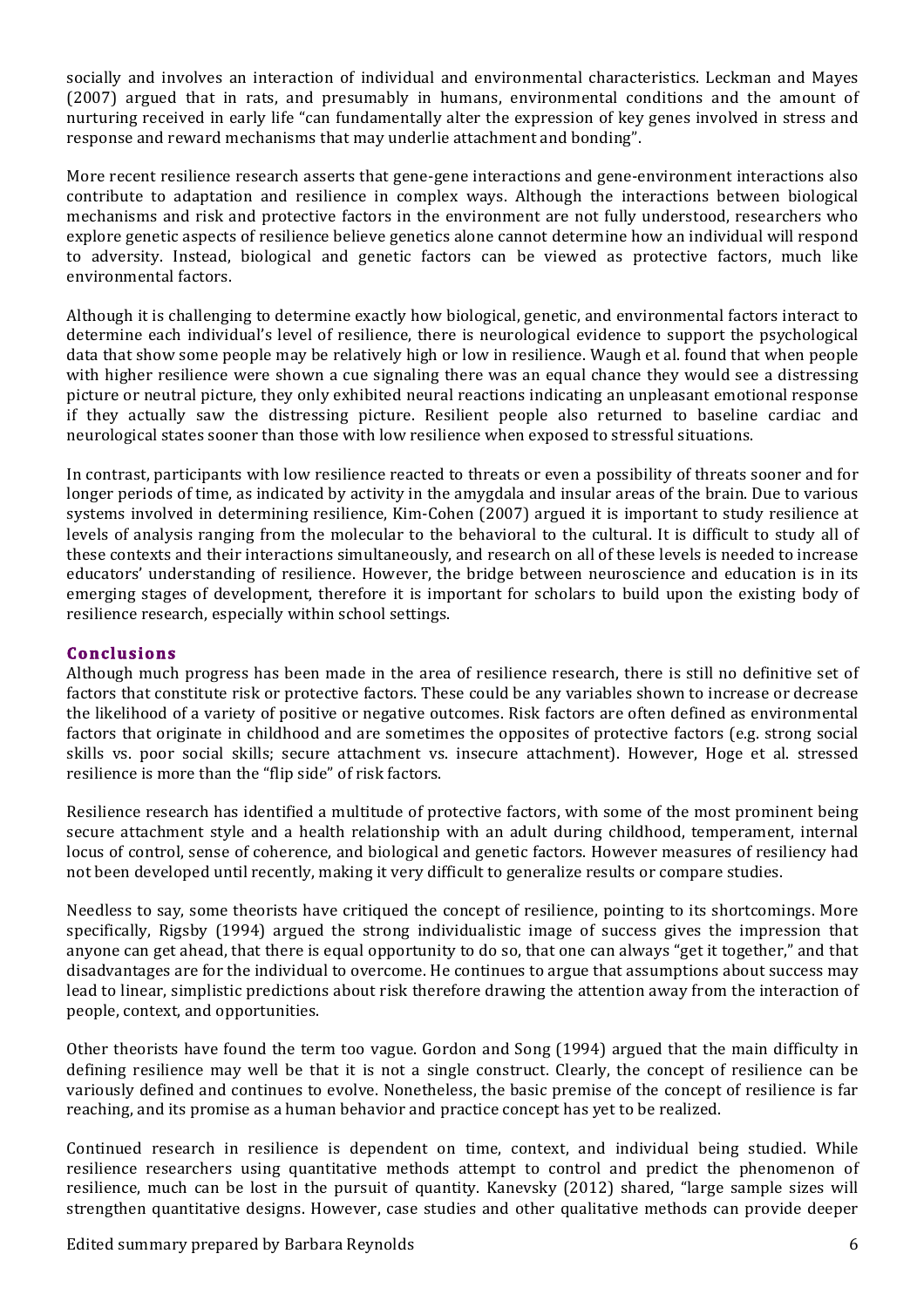insights into the complex dynamics of student relationships with others and their schools and life experiences" (p. 470). In fact in his review of the qualitative contributions of resilience research, Ungar (2006) claimed that, "qualitative research addresses two specific shortcomings noted by resilience researchers: arbitrariness in the selection of outcome variables and the challenges accounting for the sociocultural context in which resilience occurs

As articulated in review of literature, resiliency lies in the eye of the beholder. The various layers and contexts in which resilience is studied are filtered through the lens of the researcher. The attempts to predict and control for resilience are complicated because every individual's process is unique. The research suggests that field of resilience can be expanded if told through the voices researchers deem resilient. Ungar (2008) explained: *Avoiding bias in how resilience is understood and interventions are designed to promote it,* researchers and interveners will need to be more participatory and culturally embedded to capture the nuances of culture and context. The better documented youth's own constructions of resilience, the more likely it will be that those intervening identify specific aspects of resilience most relevant to health outcomes as defined by a *particular population*.

As evident in the body of resilience research there is a long standing body of research using quantitative and qualitative research methods, however, these methods are commonly implemented independent and in isolation of one another. The field of resilience research, specifically within the school settings, can be furthered through the use of a mixed methods design that contextualizes students' experiences through the combination of both numbers and voices.

As articulated in review of literature, resiliency lies in the eye of the beholder. The various layers and contexts in which resilience is studied are filtered through the lens of the researcher. The attempts to predict and control for resilience are complicated because every individual's process is unique. The research suggests that field of resilience can be expanded if told through the voices researchers deem resilient. Ungar (2008) explained: Avoiding bias in how resilience is understood and interventions are designed to promote it, *researchers and interveners will need to be more participatory and culturally embedded to capture the nuances* of culture and context. The better documented youth's own constructions of resilience, the more likely it will be that those intervening *identify* specific aspects of resilience most relevant to educational outcomes as defined by *a particular population.*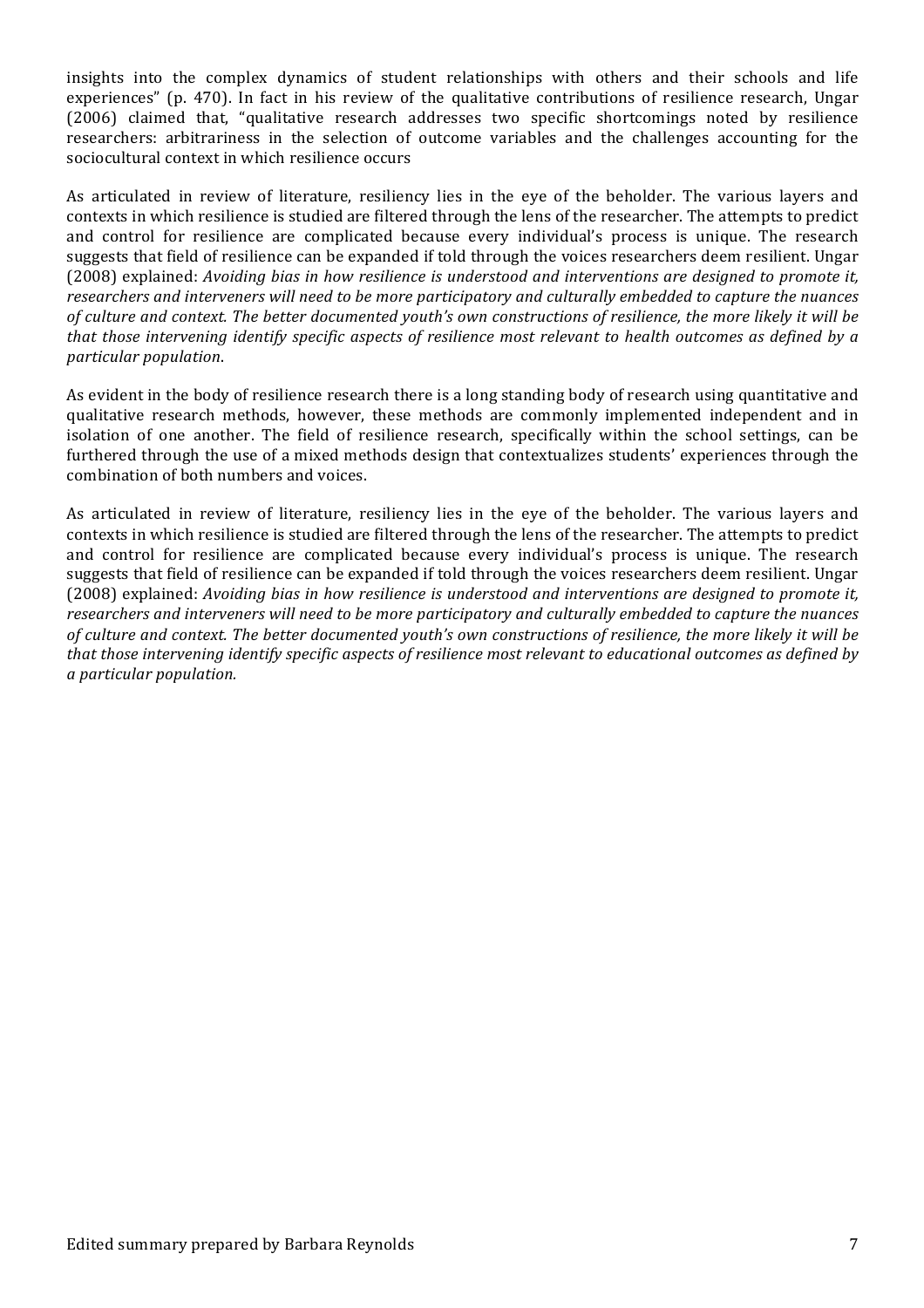# **ACARA General Capabilities Personal and Social Capability**

*In the Australian Curriculum, students develop personal and social capability as they learn to understand themselves and* others, and manage their relationships, lives, work and learning more effectively. Personal and social capability involves students in a range of practices including recognising and regulating emotions, developing empathy for others and understanding relationships, establishing and building positive relationships, making responsible decisions, working effectively in teams, handling challenging situations constructively and developing leadership skills.

Personal and social capability supports students in becoming creative and confident individuals who, as stated in the Melbourne Declaration on Educational Goals for Young Australians (MCEETYA 2008), 'have a sense of self-worth, selfawareness and personal identity that enables them to manage their emotional, mental, spiritual and physical wellbeing', with a sense of hope and 'optimism about their lives and the future'. On a social level, it helps students to 'form and maintain healthy relationships' and prepares them 'for their potential life roles as family, community and workforce members' (MCEETYA, p.  $\mathbf{Q}$ 

Students with well-developed social and emotional skills find it easier to manage themselves, relate to others, develop resilience and a sense of self-worth, resolve conflict, engage in teamwork and feel positive about themselves and the world around them. The development of personal and social capability is a foundation for learning and for citizenship.

Personal and social capability encompasses students' personal/emotional and social/relational dispositions, intelligences, sensibilities and learning. It develops effective life skills for students, including understanding and handling themselves, their relationships, learning and work. Although it is named 'Personal and Social capability', the words 'personal/emotional' and 'social/relational' are used interchangeably throughout the literature and within educational organisations. The term 'social and emotional learning' is also often used, as is the SEL acronym.

When students develop their skills in any one of these elements, it leads to greater overall personal and social capability, and also enhances their skills in the other elements. In particular, the more students learn about their own emotions, values, strengths and capacities, the more they are able to manage their own emotions and behaviours, and to understand others and establish and maintain positive relationships.

### **Organising elements for Personal and Social Capability**

### **Self-awareness**

This element involves students developing an awareness of their own emotional states, needs and perspectives.

Students identify and describe the factors that influence their emotional responses. They develop a realistic sense of their personal abilities, qualities and strengths through knowing what they are feeling in the moment, and having a realistic assessment of their own abilities and a well-grounded sense of self-knowledge and selfconfidence. Students reflect on and evaluate their learning, identify personal characteristics that contribute to or limit their effectiveness and learn from successes or failures. In developing and acting with personal and social capability, students:

- recognise emotions
- recognise personal qualities and achievements
- understand themselves as learners
- develop reflective practice.

#### **Self-management**

Self-management Samateness Personal and social capability social members Social awares

This element involves students developing the metacognitive skill of learning when and how to use particular strategies to manage themselves in a range of situations.

Students effectively regulate, manage and monitor their own emotional responses, and persist in completing tasks and overcoming obstacles. They develop organisational skills and identify the resources needed to achieve goals. Students develop the skills to work independently and to show initiative, learn to be conscientious, delay gratification and persevere in the face of setbacks and frustrations. In developing and acting with personal and social capability, students:

- express emotions appropriately
- develop self-discipline and set goals
- work independently and show initiative
- become confident, resilient and adaptable.

## Edited summary prepared by Barbara Reynolds 8 and 200 km states 8 and 3 and 3 and 3 and 3 and 3 and 3 and 3 and 3 and 3 and 3 and 3 and 3 and 3 and 3 and 3 and 3 and 3 and 3 and 3 and 3 and 3 and 3 and 3 and 3 and 3 and 3